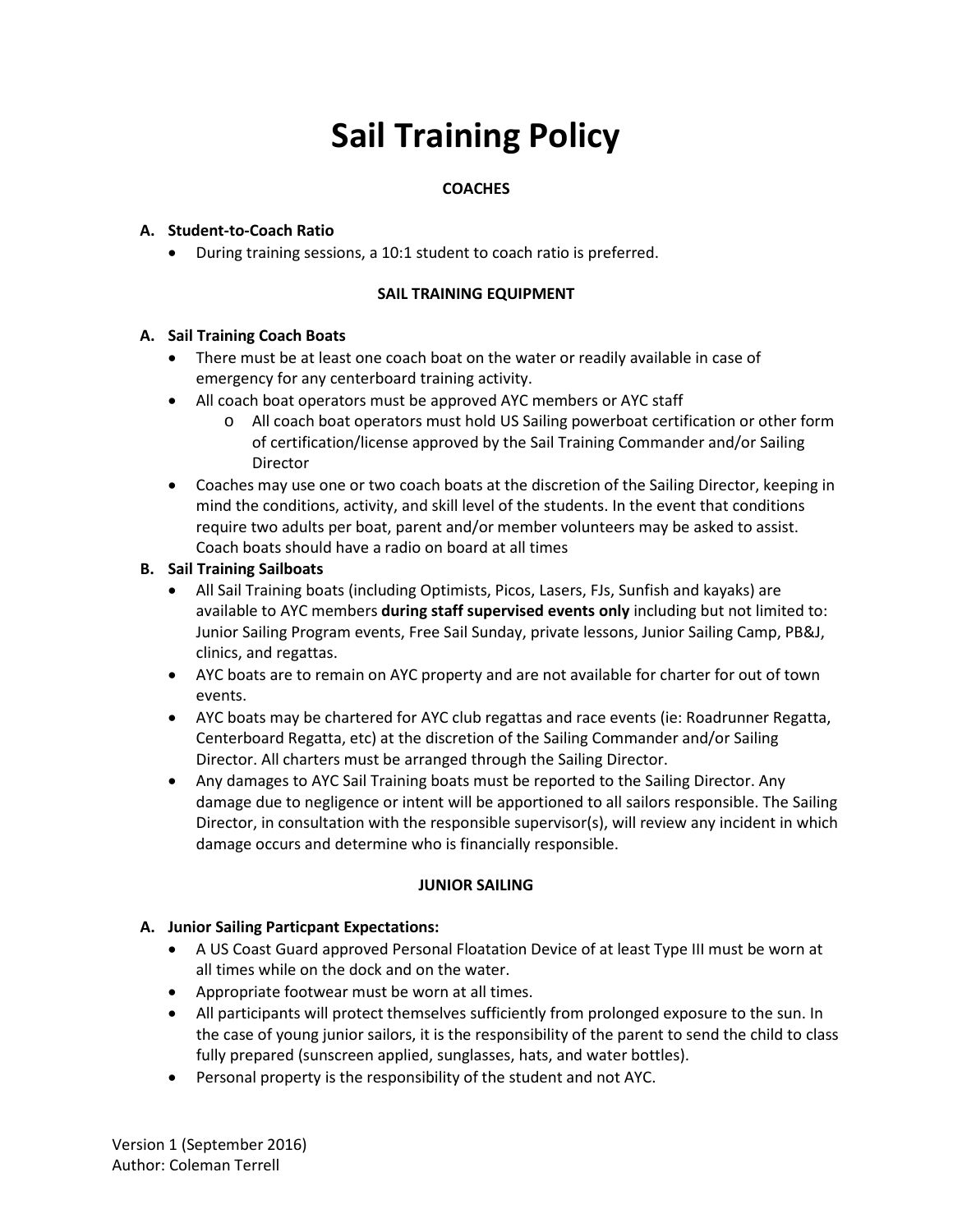- Participants are expected to stay in designated areas under their instructor's supervision. Certain areas will be off limits. No participant shall leave the practice area without an instructor's permission (this includes returning to the dock from an on-the-water activity).
- There will be no running, pushing or shoving on the docks. Diving from the docks and jumping from the upper levels of the training pavilion is strictly forbidden. No swimming without the permission and supervision of a coach.
- There will be no abusing other students or coaches, physically or verbally. No disruptive behavior, disrespectful gestures, actions or language. Coaches reserve the right to send sailors exhibiting such behaviors back to the dock or dismiss them from the practice session.
- **All accidents and injuries must be reported to an instructor.** The "First Aid Station" is located in the AYC office. A log of all accidents and injuries will be kept by the Sailing Director.
- **The Sailing Director reserves the right to dismiss from the Junior Sailing Program any participant whose conduct interferes with the best interest of him/her, the program, or other participants.**
- **B. Junior Sailing Parent Expectations:**
	- Read, complete, and sign all Registration and Medical documents and pay all fees in full by the first day of the session. No one will be allowed to participate without required forms on file and full payment.
	- Volunteer as a Practice Parent at least once per season (see outline of responsibilities in corresponding Practice Handbook)
	- Subscribe to the Sailing Director's email list for updates on practice schedules, special events, etc. and RSVP via email when necessary.
	- Provide their sailor with the proper personal equipment necessary for sailing activities (see outline of required and suggested equipment in corresponding Practice Handbook). The Sailing Director and/or coaches reserve the right to keep unprepared sailors on shore.
	- The classroom and all practices areas both onshore and on the water are "kid zones." Parents are not permitted to coach their participants or interfere with coach organized activity. Any parent who disrupts practice or behaves inappropriately may be asked to leave by the Sailing Director.
	- Adhere to the Personal Grievance Policy if there is a personal grievance with an instructor or other AYC employee, or any volunteer or fellow participant.
- C. **Junior Discipline Policy:** 
	- Participants are expected to behave properly during practice and AYC events, and treat their instructors, peers, and AYC equipment with respect. The rules of our program are designed for the safety and comfort of all participants and to protect AYC property. Participants are expected to adhere to those rules.
	- For minor infractions: students who are disrespectful or disruptive physically or verbally will be given a verbal warning. After the first warning, if the behavior continues to occur, the instructor will send the student back to the dock or AYC office. Depending on the severity of the action, the Sailing Director may speak with the parents and the transgression will be recorded. If the inappropriate behavior persists, the Director may ask to meet with the student and parents to discuss the repeated transgressions and make a plan to avoid any future misbehavior. The Sail Training Commander and/or General Manager may be included in this discussion. Any further transgressions may result in suspension or dismissal from the program.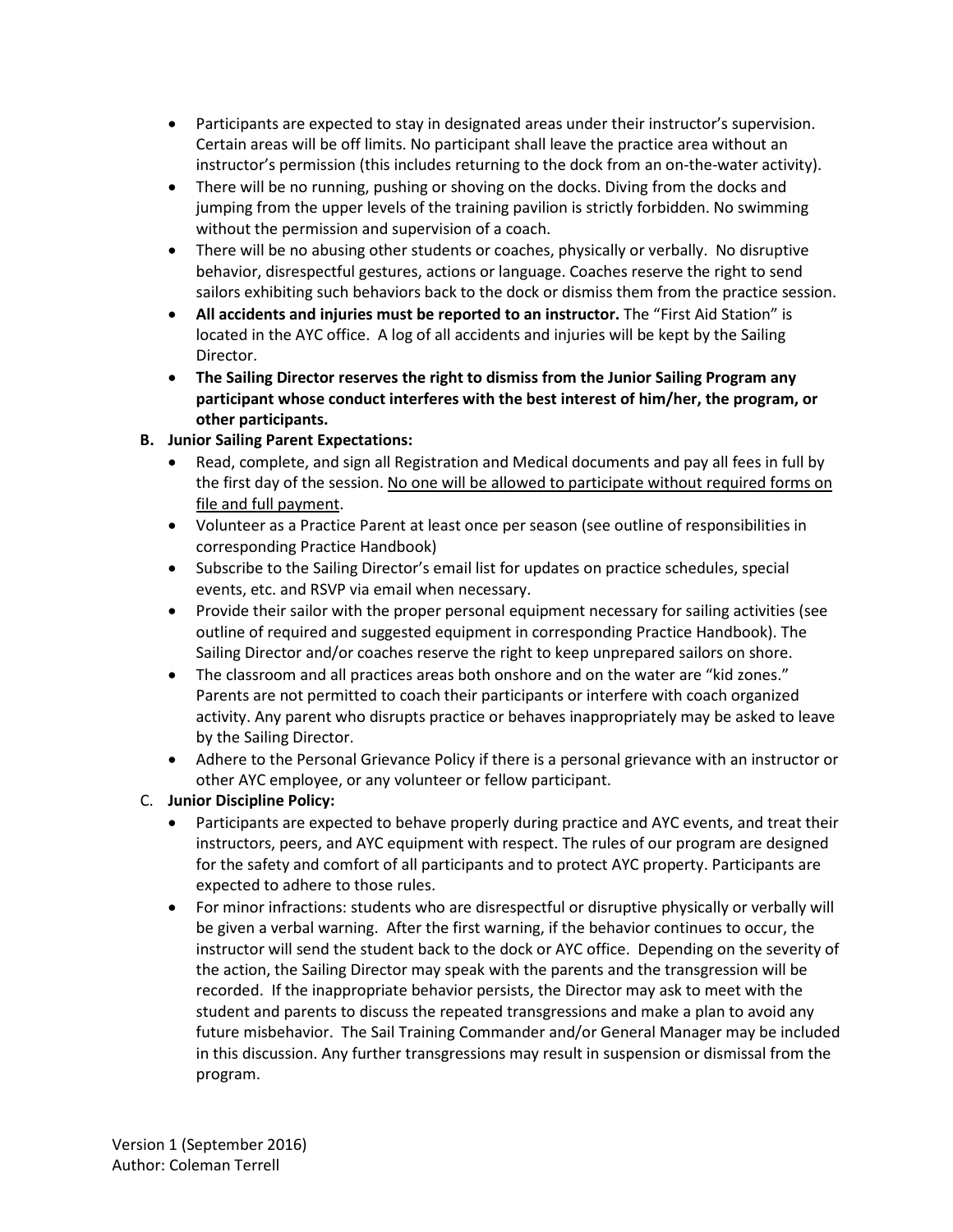- For serious infractions: students who engage in violent or destructive acts, violate the law or endanger fellow participants or instructors will be immediately sent to the AYC office. The Director may call the parents and under the discretion of the Director, the Sail Training Commander and the General Manager, the student may be suspended or dismissed from the program. As AYC deems appropriate, it may also inform governmental authorities.
- Students who are suspended or dismissed will receive no reimbursements for the Junior Sailing program fees. If a parent or sailor has a personal grievance, he or she must follow the Personal Grievance Policy.
- All infractions, whether classified as minor or serious, will be logged, which will provide a reference for the instructor and staff, and outside parties, if necessary.

## **SAFETY**

## **A. First Aid**

- CPR and First aid should be administered only by those who hold current certifications. Fully stocked basic first aid kits will be maintained in the Sail Training room and aboard all skiffs. A more comprehensive first aid kit is located in the AYC office. There is an AED on site located in the clubhouse. **All accidents and injuries must be reported to a staff member as soon as possible following occurrence.** A log of all accidents and injuries will be kept by the Sailing Director.
- **B. Minor Ailment Action Plan:** Minor ailments include: headaches, stomach aches, bites, small cuts and scrapes, sunscreen in the eyes, etc.
	- Procedure:
		- 1. If ailment cannot be treated onsite, contact the Sailing Director and/or Practice Parent (by radio or cell phone) to come get the camper and bring him/her to the office
		- 2. Follow appropriate first aid procedures (do **NOT** administer any medication including aspirin, without first receiving consent from the parent)
		- 3. Call parents if not already on site
		- 4. Sailing Director will document the date, time, ailment details, and action taken (including that permission was given if medication was administered) in the **Medical Log**
		- 5. Monitor the child
- C. **Minor Emergency Action Plan:** Minor emergencies include: sprains, bruises, deep cuts and scrapes, etc.
	- Procedure:
		- 1. Contact the Sailing Director and/or Practice Patent (by radio or cell phone) to come get the camper and bring him/her to the office if possible
		- 2. Follow appropriate first aid procedures. If injury needs immediate attention, but is not a major emergency requiring an ambulance, call on-call physician, Dr. DeWitt at (512) 363-9111
		- 3. Call parents if not already on site. If unable to contact parents, call emergency contact. Let them know that the child needs minor medical attention
		- 4. Sailing Director will document the date, time, how the injury occurred, and action taken in the **Medical Log**
		- 5. Monitor the child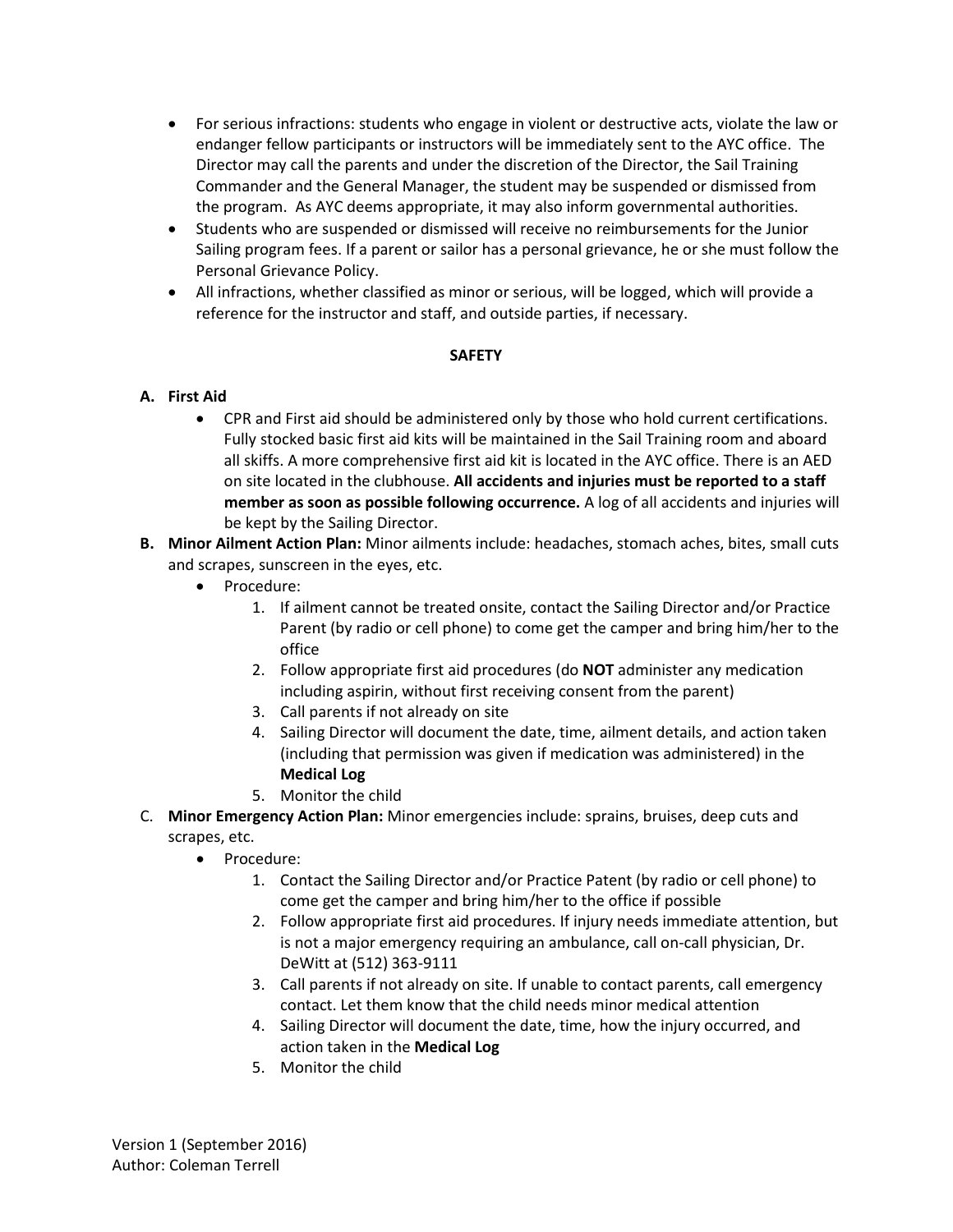- **D. Major Emergency Action Plan:** Major emergencies include: injuries to the head, neck or spine, severe cuts, breaks, and other injuries or conditions that requires an ambulance.
	- Procedure:
		- 1. **CALL 911.** The caller should include the exact location, name of child, condition, and other appropriate information. The address of the Austin Yacht Club is: **5906 Beacon Drive, Austin, Texas 78734**
		- 2. Contact the Sailing Director and/or Practice Parent
			- a. Call 911 if not yet done
			- b. Call parents or emergency contact if not already on site
			- c. The Sailing Director or Practice Parent will wait by the gate to ensure it opens and direct EMS to the victim's location
		- 3. No more than two certified staff and/or bystanders should administer the necessary first aid/CPR until help arrives
		- 4. Extra adults should take other children away from the scene and keep them calm and entertained
		- 5. Sailing Director will document the date, time, how the injury occurred, and action taken in the **Medical Log**
		- 6. After all emergencies, all rescue equipment should be replaced, staff debriefing should be scheduled, and post-incident counseling should be provided if necessary.
- **E. On-the-Water Emergency Action Plan:** On-the-water emergencies include: injuries to the head, neck or spine, drowning, severe cuts, breaks, and other injuries or conditions that requires an ambulance
	- Procedure:
		- 1. **CALL 911.** The caller should include the exact location, name of camper, condition, and other appropriate information. The address of the Austin Yacht Club is: **5906 Beacon Drive, Austin, Texas 78734.**
		- 2. Contact the Sailing Director and/or Practice Parent
			- a. Call 911 if not yet done
			- b. Call parents or emergency contact
			- c. The Sailing Director or Practice Parent will wait by the gate to ensure it opens and direct EMS to the victim's location
		- 3. Safety boat operator will drop off a trained staff member or bystander to assist the injured child.
		- 4. Safety boat operator will retrieve any other necessary rescue equipment and/or trained help and bring to the scene.
		- 5. Trained staff and/or bystander will perform the necessary treatment.
		- 6. If a backboard is necessary, the backboard will be lifted aboard the safety boat and the safety boat operator will drive the victim and care provider to shore for immediate EMS assistance. Operator shall keep the boat at a safe speed to avoid further injury.
		- 7. Extra adults should take other campers away from the scene and keep them calm and entertained.
		- 8. Sailing Director will document the date, time, how the injury occurred, and action taken in the **Medical Log.**
		- 9. After all emergencies, all rescue equipment should be replaced, staff debriefing should be scheduled, and post-incident counseling should be provided if necessary.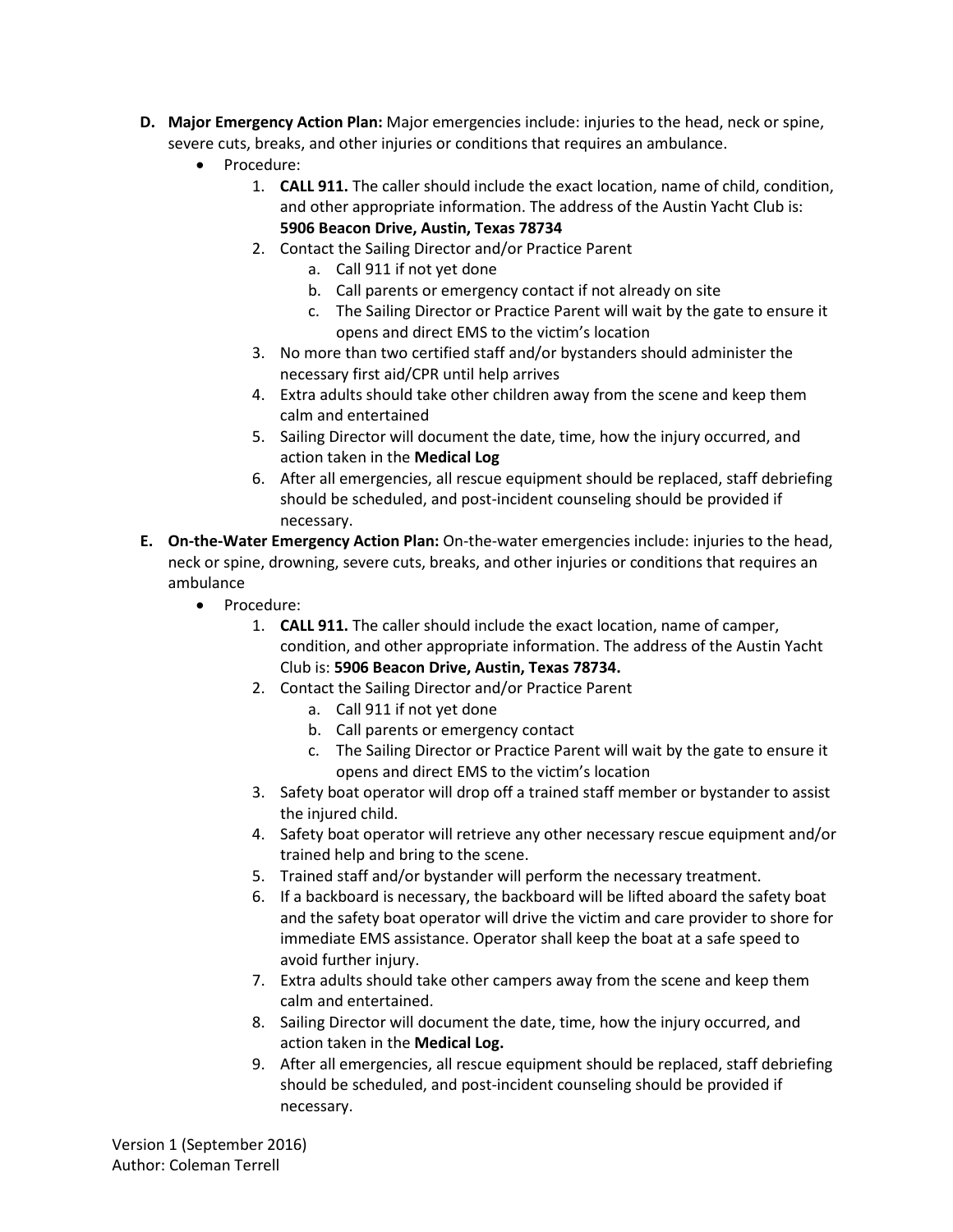## **F. Weather-Related Emergencies**

- The weather radio in the clubhouse should be monitored by the AYC office at all times. The Sailing Director and/or coaching staff will determine suitable activities given the existing weather conditions. Lessons will be restricted to shore during high winds and stormy conditions. In the case of thunder, all on-the-water activities will be suspended until 30 minutes without thunder has passed. In case of tornado, all campers and counselors should go immediately to the **MEN'S BATHHOUSE** beneath the clubhouse.
- The AYC coaching staff will follow the **Basic Sailing Safety Parameters** laid out below

# **G. Wind Speeds**

- Junior Sailing Program Practice If average sustained wind speed (not gusts) is greater than 30 knots, practice will be limited to the north or south cove or to a chalk talk in Sail Training.
- If the wind gusts are greater than 35 knots, practice will be limited to the north or south cove or to a chalk talk in Sail Training.
- Junior Sailing Camp If the average sustained wind speed (not gusts) is greater than 20 knots, practice will be limited to the north or south cove or to a chalk talk in Sail Training.
- If the wind gusts are greater than 25 knots, practice will be limited to the north or south cove or to a chalk talk in Sail Training.
- PB&J Sailing Series If the average sustained wind speed (not gusts) is greater than 15 knots, practice will be limited to the north or south cove or to a chalk talk in Sail Training.

## **H. Inclement Weather**

- If lightning has been recorded striking within 12 miles, immediately return to shore until 30 minutes after the lightning has moved away. If it gets to within 12 miles during the 30 minute wait time, the clock resets to another 30 minutes.
- If thunder is heard by any of the sailors or instructors, immediately return to shore until 30 minutes after the thunder stop sounding. If thunder is heard again during the 30 minute wait time, the clock resets to another 30 minutes.

## **I. Safety Precautions**

- Before leaving the dock, all staff are required the check the weather radar on weather.com, the wind speed and forecast on the Sailflow app, and the nearest lightning strike on weatherbug.com or app.
- If a staff member feels unsure about leaving the dock due to weather or wind, they are to voice their concern to the sailing director.

## **J. Fire Emergencies**

• In case of a fire, try to contain the fire with a fire extinguisher and evacuate all campers and counselors to the gravel **WORK AREA** unless fire threatens the area. A head count should be taken to ensure everyone is accounted for. The AYC staff will contact 911 or the local fire department if necessary.

## **K. Missing Child Procedure**

- **PREVENTION: Staff and/or youth supervisors are responsible for knowing where participants are at all times.**
- Head counts should be taken at the beginning of each activity, especially after the group has moved between areas of the club (e.g. Sail Training Cabin to the waterfront) and before and after on-the-water activities
- Procedure:
	- 1. Make a check of the immediate area.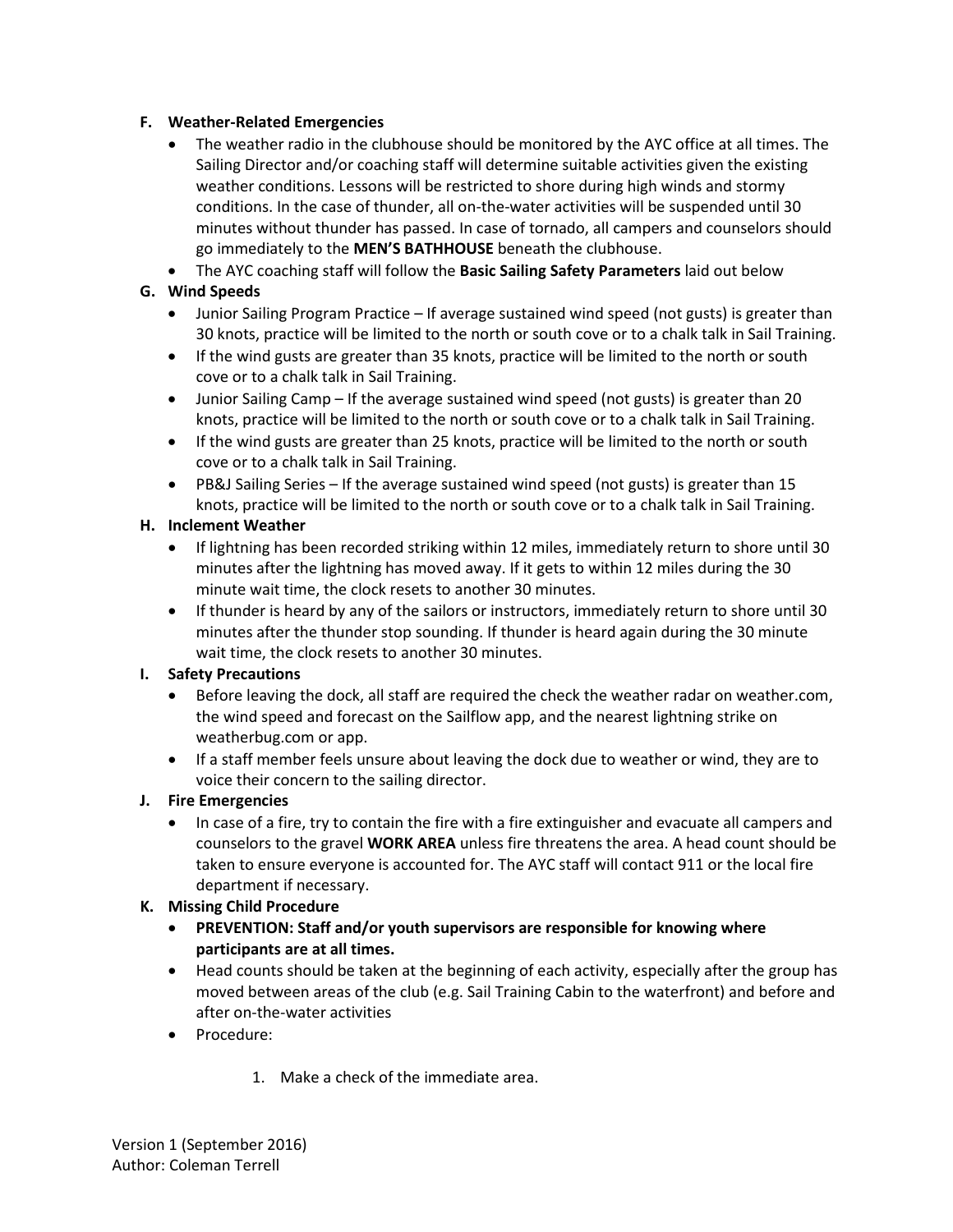- 2. Check with the other participants to see if they know the missing child's location.
- 3. Check where child was last seen.
- 4. Notify the Sailing Director or AYC office staff. Give the camper's name and what he or she was wearing when last seen.
- 5. Assemble the group and leave at least one adult with the group and assign all other adults specific search areas (waterfront, bathhouses, Sail Training, etc.). Trained staff will be responsible for checking the pool and waterfront.
- 6. If the child is not found after the entire club is searched, the Sailing Director or AYC office staff will notify:
	- 1. Sheriff or local police department
	- 2. Fire Department (for possible help)
	- 3. Parents or Guardians of lost child if not already on site

## **L. Additional Waterfront Safety Procedures for Junior Sailing Camp**

- There should be a minimum of **two** American Red Cross certified lifeguards on staff at all times. A Head Lifeguard will be appointed to oversee all other lifeguards and ensure that guards are upholding the standards of the American Red Cross. The following is expected of all AYC lifeguards:
	- o Guards must be free of all distractions when on duty– personal swimming, sailing, unnecessary conversation, etc. is strictly prohibited
	- o Guards must have a whistle at all times
	- o Guards must be responsible for their own rescue tube, including transfer between the pool and lake facilities
- The following guidelines exist for different waterfront activities:
	- o Sailing
		- There must be one rescue tube aboard each skiff when sailors are on the water
		- There must be a minimum of two adults on each motorboat at all times
		- **There must be at least one lifeguard aboard a skiff on active watch (not** driving!)
	- o Lake Swimming
		- Swimming off the docks is permitted **ONLY** when approved by the Head Counselor and lifeguards. All swimmers **MUST** be wearing their lifejacket and be with an assigned buddy.
		- Guards must be **standing** with tubes when swimmers are in the water.
		- Buddy checks will be called periodically to ensure all swimmers are accounted for.
			- One long whistle and a call to "buddy up"
			- Buddy pairs must tread water, be silent, hold hands, and raise them in the air so that they can be counted by guards
			- Two whistles and a call to either "keep swimming" or "everybody out" will conclude the buddy check
	- o Pool Swimming
		- Campers are not allowed in the pool area without a lifeguard on duty. Lifejackets and buddies are not required in the pool for those who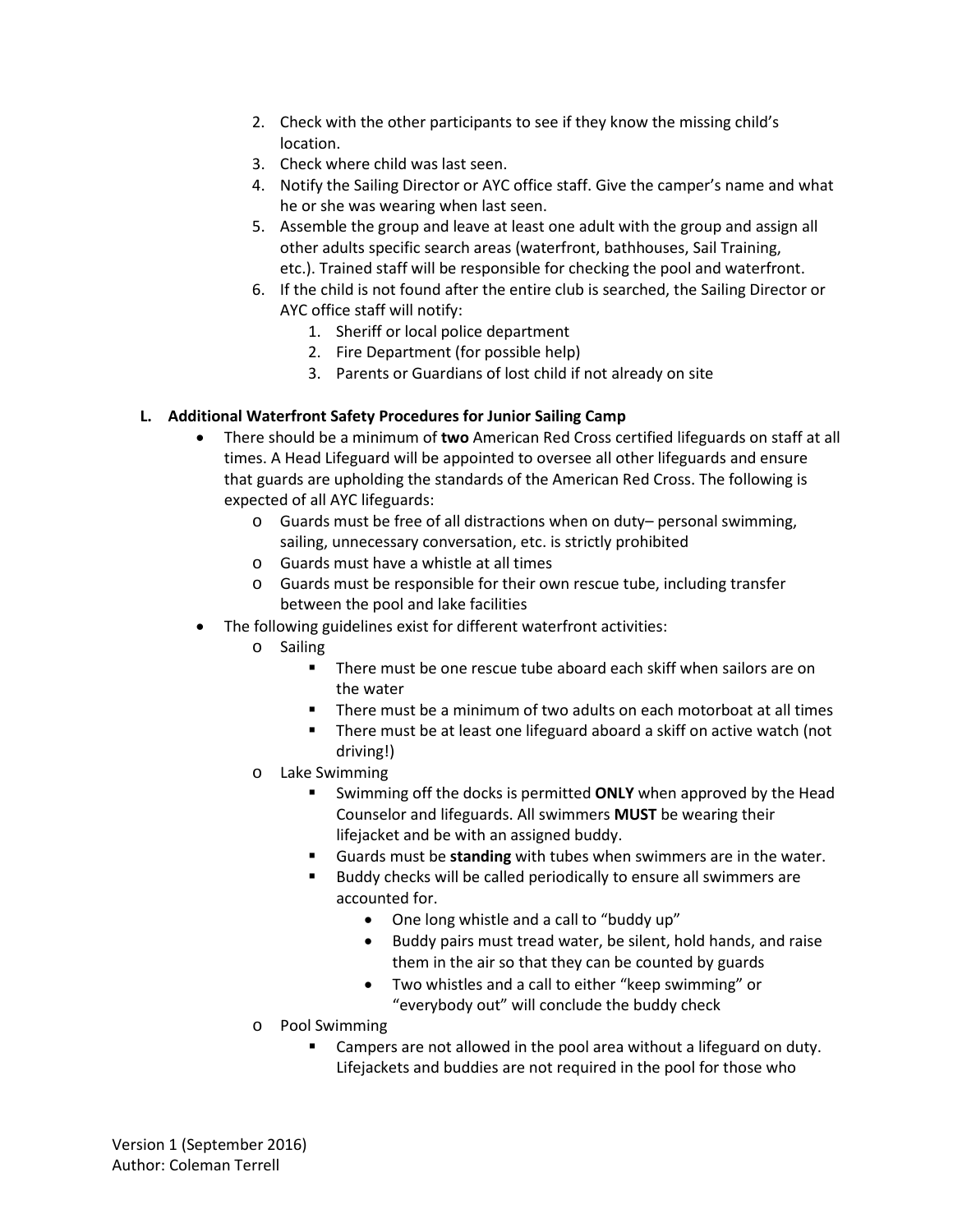passed the swim check. Non-swimmers are required to wear a lifejacket in the pool.

- Guards are permitted to sit in a chair with their rescue tube
- Guards must remain on active duty until all campers are out of the pool

#### **PERSONAL GRIEVANCE POLICY**

If a parent has any grievance with an instructor, the AYC Junior Sailing program, AYC or its staff, the person with said grievance must adhere to the "Personal Grievance Policy" as outlined below.

First,

- Following an incident we strongly advise you to consider the matter for a minimum of 24 hours – many initial reactions to particular incidences can be stronger than intended or needed, so we recommend calculating any grievances before bringing them forward.
- Grievances regarding any aspect of the Junior Sailing program or related incidences should be brought up with the Sailing Director during office hours. Any issues with the Sailing Director should be brought up with the Sail Training Commander and/or the General Manager.
- When an issue is brought to the Sailing Director, a time will be arranged to talk further about the matter. The Sail Training Commander and/or General Manager may be asked to join in this conversation.
- The Director (or, in the event the Sail Training Commander and/or General Manager get involved, the Sail Training Commander and/or General Manager) will work to understand the situation and come to a resolution in the best interest of all parties involved.

Second, if the person is not satisfied with the resolution offered by the Director (or Sail Training Commander and/or General Manager), the person shall provide a written explanation of the grievance to the Commodore, who shall review the explanation and any other relevant information and decide whether to adopt the prior decision, or offer amended relief.

#### **FREE SAIL EVENTS**

Free Sail Events are scheduled by the Sailing Director and must be supervised by at least one AYC staff member, unless approved by the Sailing Director. The Sailing Director may ask a volunteer to serve as a designated supervisor—in which case the volunteer must be an AYC member, and hold a US Sailing powerboat certification or other certification/liscense approved by the Sailing Director

- Sail Training boats are available on a first-come, first-serve basis. Staff or responsible supervisor(s) will not take reservations.
- All participants must sign in and out with the responsible staff member or designated supervisor.
- Those who would like to sail must arrive no later than one hour prior to the scheduled end of the Free Sail Event to ensure enough time for rigging, sailing, and derigging. AYC staff reserves the right to leave for the day if there are no participants one hour prior to the scheduled end of the Free Sail Event.
- All partipants are expected to be back at the dock by at least 15 minutes prior to the end of the Free Sail Event to derig.
- All participants must stay in sight of the Pavilion at all times.

Version 1 (September 2016) Author: Coleman Terrell